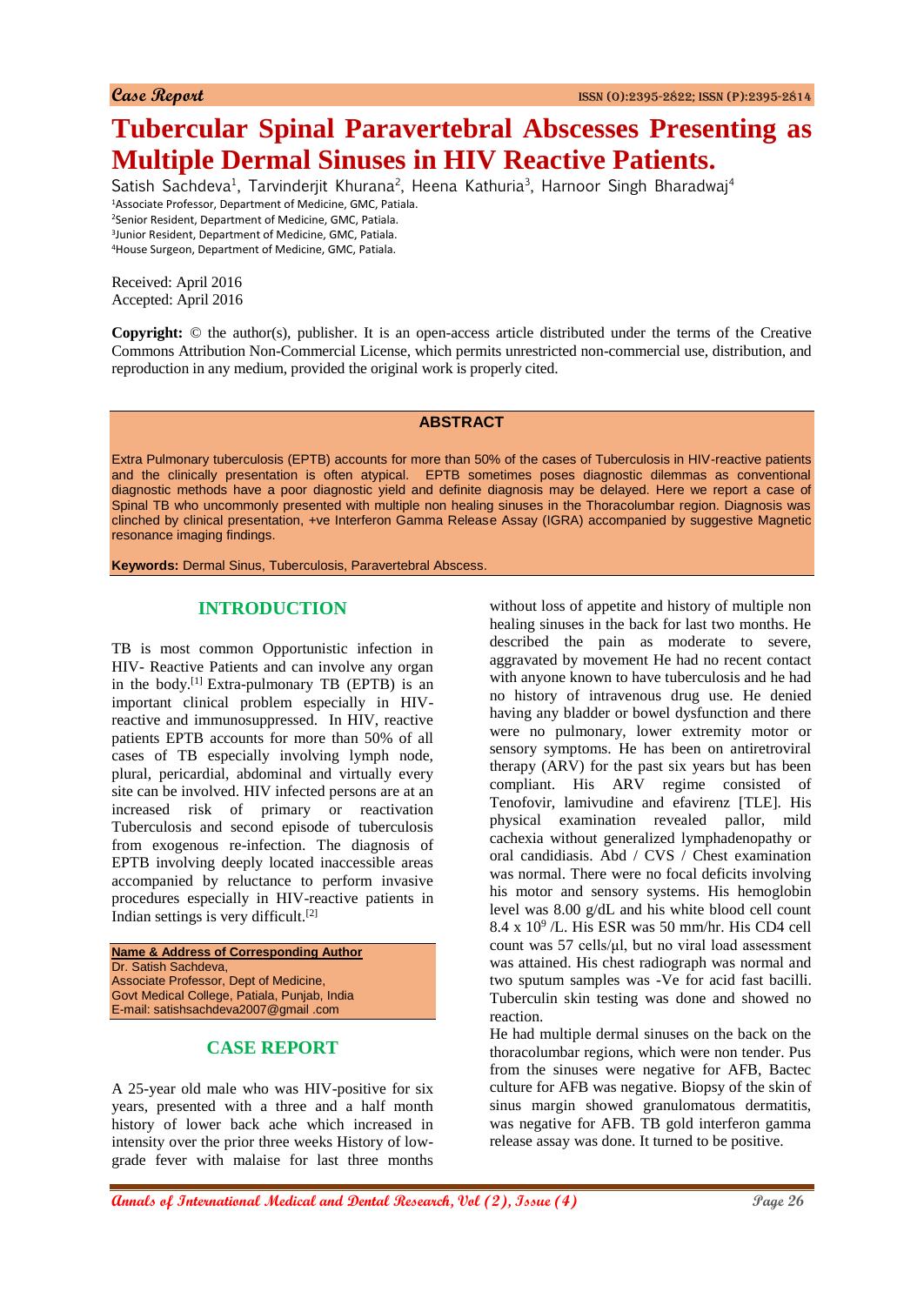### **Sachdeva et al; Tubercular Spinal Paravertebral Abscesses**

Cervical and Thoracic spine X-ray were normal Xray lumbar spine showed disc space narrowing between  $L_2$ - $L_3$  and  $L_4$ - $L_5$  along with erosion of the anterior part of  $L_5$  vertebral. This MRI done at admission showed multilevel vertebral destruction with marrow oedema along with anterior epidural, pre-vertebral and bilateral paravertebral collection. Bilateral collections along psoas muscles are seen reaching upto skin surface posteriorly with resultant sinus formation [Figure 1].After three month MRI revealed there is resolution of marrow oedema within some vertebrae [Figure 2].

On the basis of his clinical presentation and suggestive MRI and strongly positive IGRA a diagnosis of spinal tuberculosis was made. He was started on a four drug anti-tuberculosis regime (rifampin, isoniazid, ethambutol and pyrazinamide) for two months with the plan to subsequently continue rifampin and isoniazid for ten to twelve months. After three months his all sinuses healed [Figure 3] &back pain decreased in intensity. He is symptomatically better and a febrile. He is still on ATT and HAART.



**Figure 1**: MRI Spine showing Paravertebral abscess reaching upto skin.



**Figure 2**: MRI Spine after 3 months showing some resolution of paravertebral abscess.



Tubercular Treatment.

## **DISCUSSION**

Skeletal tuberculosis is a haematogenous infection and affects almost all bones and commonly affects spine and hip joint. Spinal tuberculosis (TB spine) is the most common form of skeletal tuberculosis. Majority of patients are under thirty years of age at the time of diagnosis. Constitutional symptoms such as weakness, loss of appetite and weight, evening rise of temperature and night sweats generally occur before the symptoms related to the spine manifest. The presentation of Spinal Tuberculosis depends on stage of the disease affected sites and presence of complications such as neurologic deficits, abscesses, or sinus tracts.[3] Lower thoracic and lumbar vertebrae are the most common sites of spinal tuberculosis followed by middle thoracic and cervical vertebrae. Usually, two contiguous vertebrae are involved but several vertebrae may be affected and skip lesions are also seen. The infection begins in the cancellous area of vertebral body commonly in epiphyseal location and less commonly in the central or anterior area of vertebral body. The infection spreads and destroys the epiphyseal cortex, the intervertebral disc and the adjacent vertebrae. It may spread beneath the anterior longitudinal ligament to reach neighboring vertebrae. The vertebral body becomes soft and gets easily compressed to produce either wedging or total collapse. Anterior wedging is commonly seen in the thoracic spine where the normal kyphotic curve accentuates the pressure on the anterior part of vertebrae. The exudates penetrates the ligaments and follows the path of least resistance along fascial planes, blood vessels and nerves, to distant sites from the original bony lesion as cold abscess.[2]

The best diagnostic modality for Spinal TB is MRI.MRI is more sensitive than radiography and more specific than CT in the diagnosis of Spinal TB. The anatomical pattern revealed by MRI, particularly the soft tissues and disc involvement, yields greater specificity. MRI can also provide the diagnosis of TB of the spine 4-6 months earlier than conventional methods, offering the benefits of earlier detection and treatment. MRI allows for the rapid determination of the mechanism for neurologic compression and can distinguish between bone and soft tissue lesion (tuberculoma).[4]

In our case although the MRI picture was suggestive of spinal TB, only IGRA-EIA was strongly (T-N value 21 pg. /ml) positive which helped in clinching the diagnosis of this uncommon presentation and starting ATT. The current evidence suggest that IGRAS perform similarly to TST in identifying individuals with latent Tuberculosis Both IGRA and TST has suboptimal sensitivity for active TB, suggesting a potential role